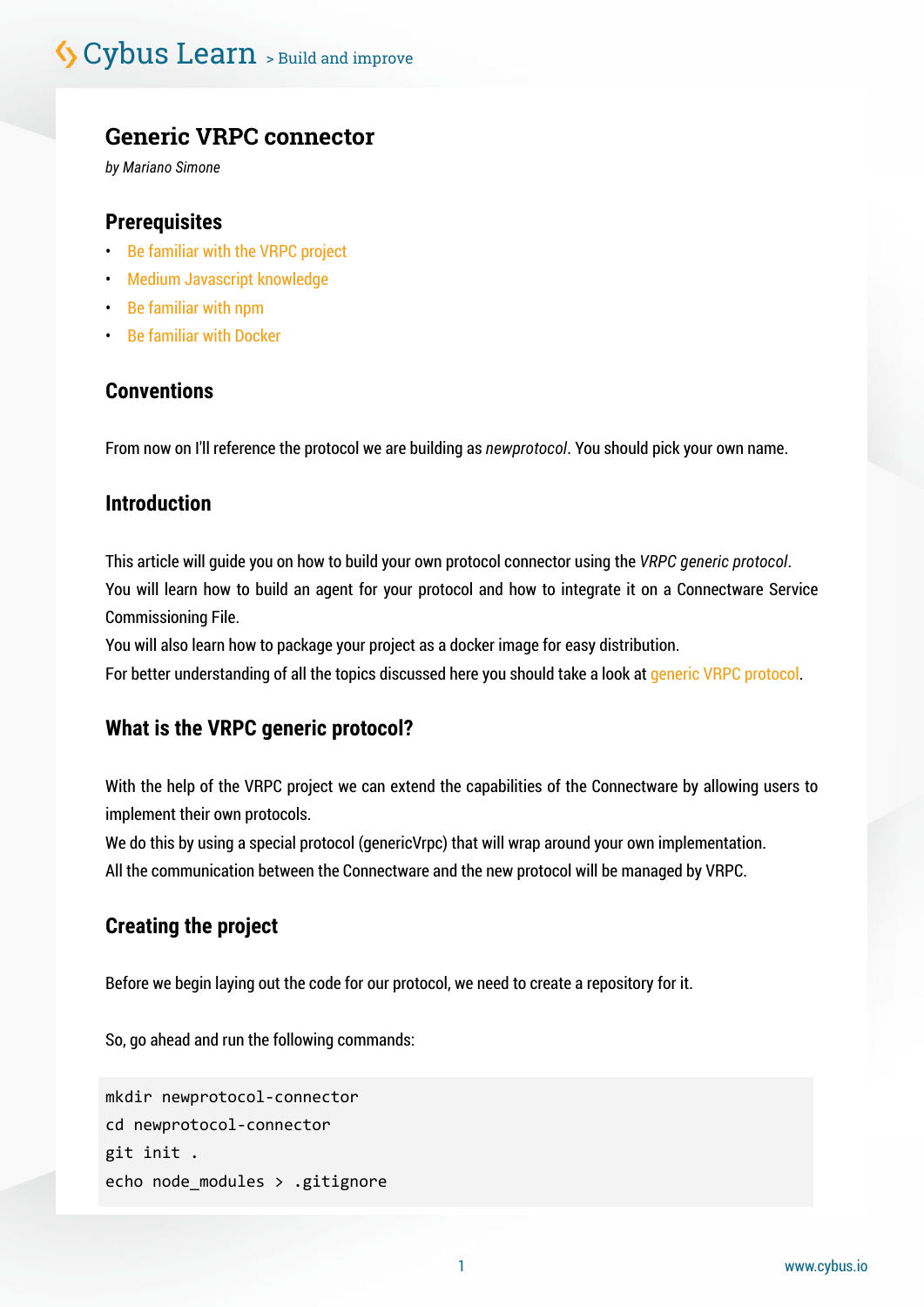Alright, almost done! Now, we need to create a npm project so we can manage our project dependencies. We can do this with the following command: npm init -y

## **Installing libraries**

Now we have our project base ready, lets install some basic libraries that we need to make it all work:

```
npm install config # Node module to handle project configurations
npm install js-yaml # Allow loading yaml based config files
npm install vrpc # The VRPC library
```
Additionally, you should install all the libraries you need to make your project work.

## **Configurations**

Now, it is time to add the configuration files to our project. So, go ahead and create the *config* directory in the project root by running: mkdir config

Then create the following files inside:

#### **default.yaml:**

```
mqtt:
   scheme: mqtt
   host: broker
   port: 1883
vrpc:
   domain: 'newprotocol.vrpc'
   agent: 'newprotocol.connector'
```
#### **NOTE**

You should configure *vrpc.domain* and *vrpc.agent* properties according to your protocol.

#### **custom-environment-variables.yaml:**

mqtt:

scheme: MQTT\_SCHEME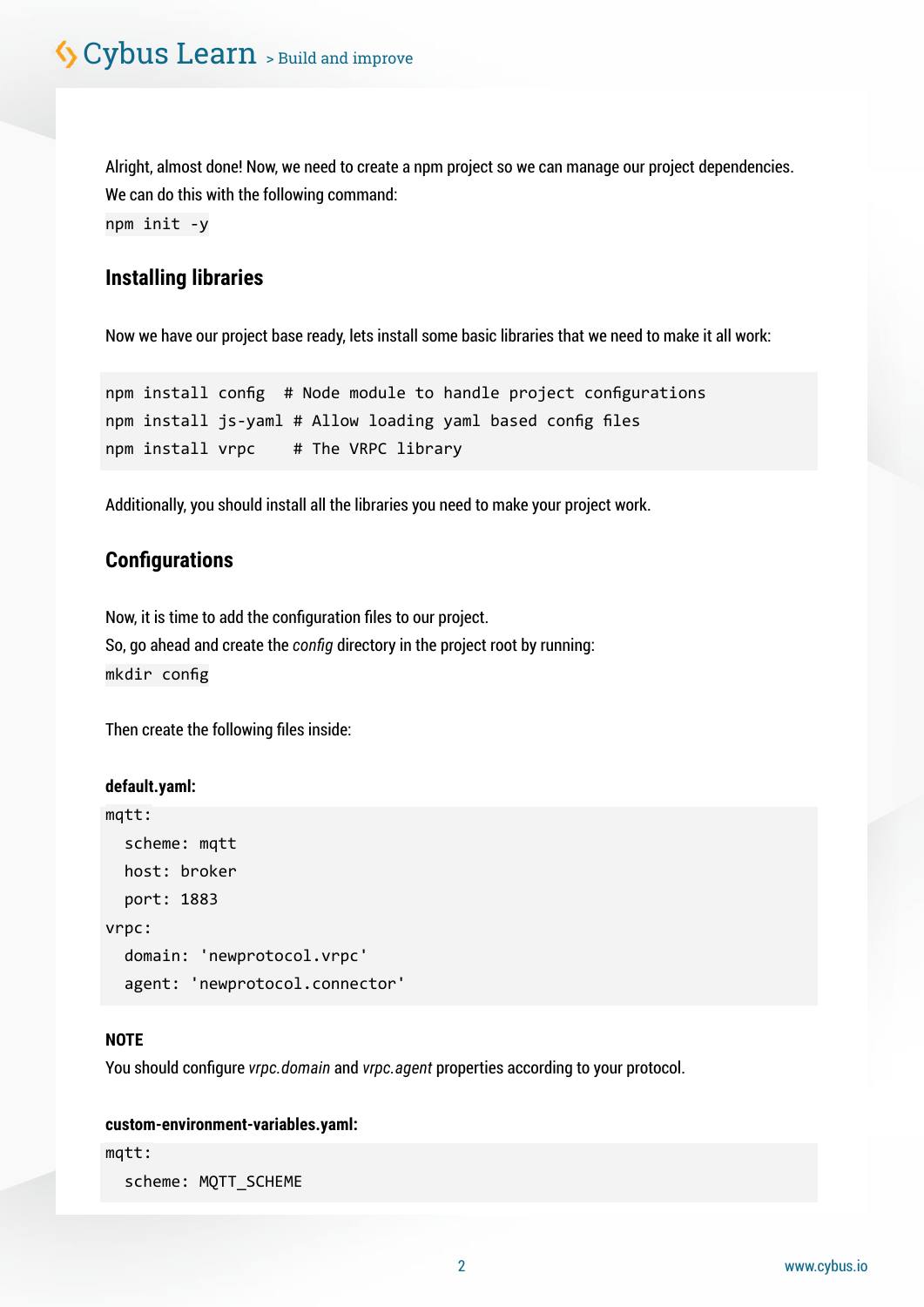# S Cybus Learn > Build and improve

 host: MQTT\_HOST port: MQTT\_PORT username: MQTT\_USER password: MQTT\_PASSWORD vrpc: domain: VRPC\_DOMAIN agent: VRPC\_AGENT

Cool, configuration is done! Now you can configure your project with additional variables you may need.

## **Let's add some code!**

We can now proceed to add a class that will implement our protocol. First, create the *src* directory: mkdir src

Then, add the following class template inside:

```
NewProtocol.js:
const { EventEmitter } = require('events')
class NewProtocol extends EventEmitter {
   constructor (params) {
     super()
     const defaultOptions = {
         // Your protocol default options.
     }
    // Merge default options with the ones specified on the commissioning file.
     this._options = Object.assign(defaultOptions, params.options)
   }
   async connect () {
     // Connect to your protocol here
     // Emit 'connected' when you are done
```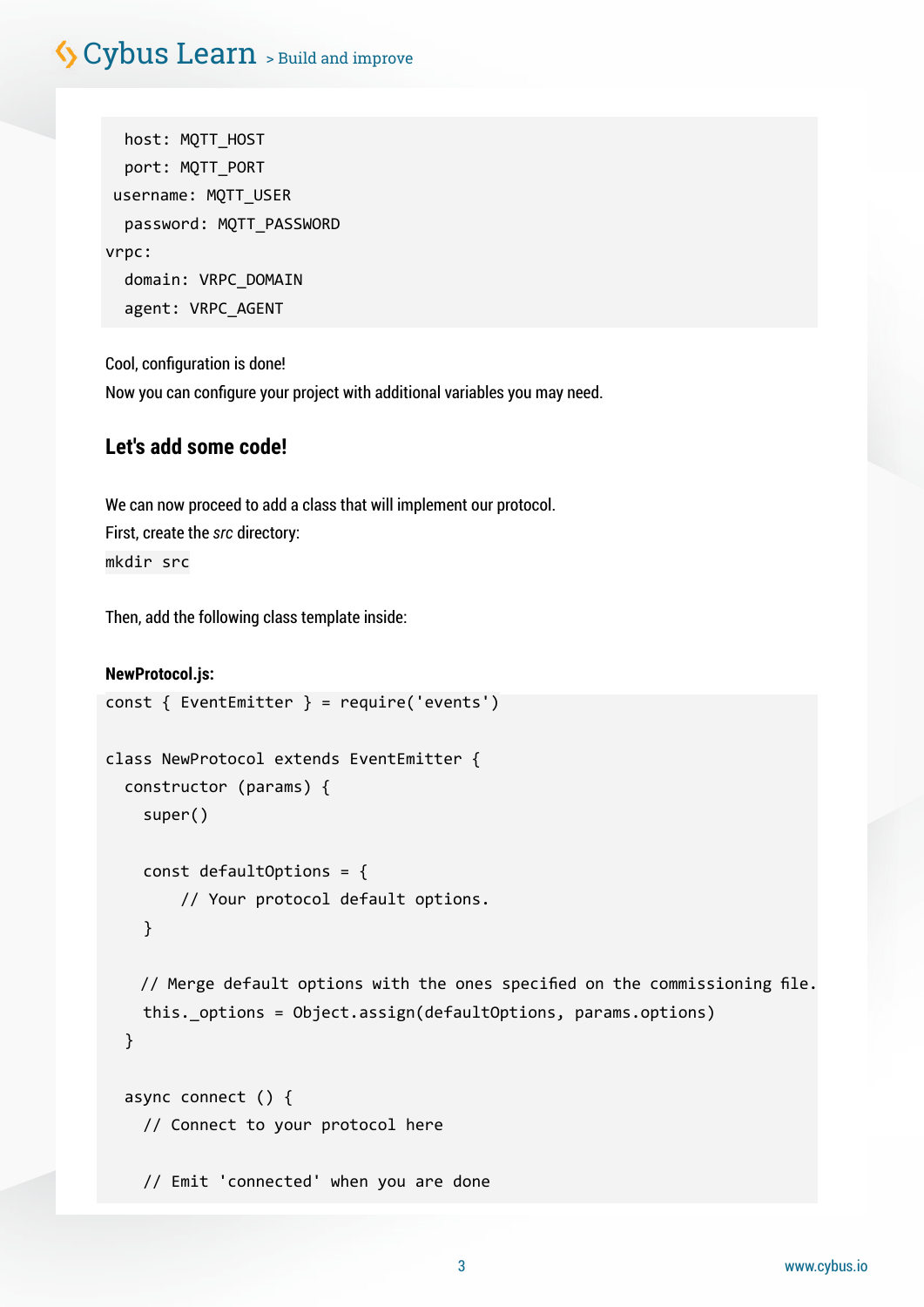# Cybus Learn > Build and improve

```
 this.emit('connected')
 }
   async disconnect () {
     // Disconnect from your protocol here
     // Emit 'disconnected' when you are done
     this.emit('disconnected')
   }
   async subscribe (address, id) {
    // Subscribe to your protocol here
     // Emit an event when there is data on this subscription
     this.emit(id, { value: 'some data' })
   }
   async unsubscribe (id) {
    // Unsubscribe to your protocol here
   }
   async read (address) {
     // Implement the read operation of your protocol here
    // then return it
     return 'read data'
   }
  async write (address, data) {
     // Implement the write operation of your protocol here
   }
}
// Export the class
module.exports = NewProtocol
```
Now, you need to implement all the protocol main functions (connect, disconnect, write, read, subscribe, unsubscribe).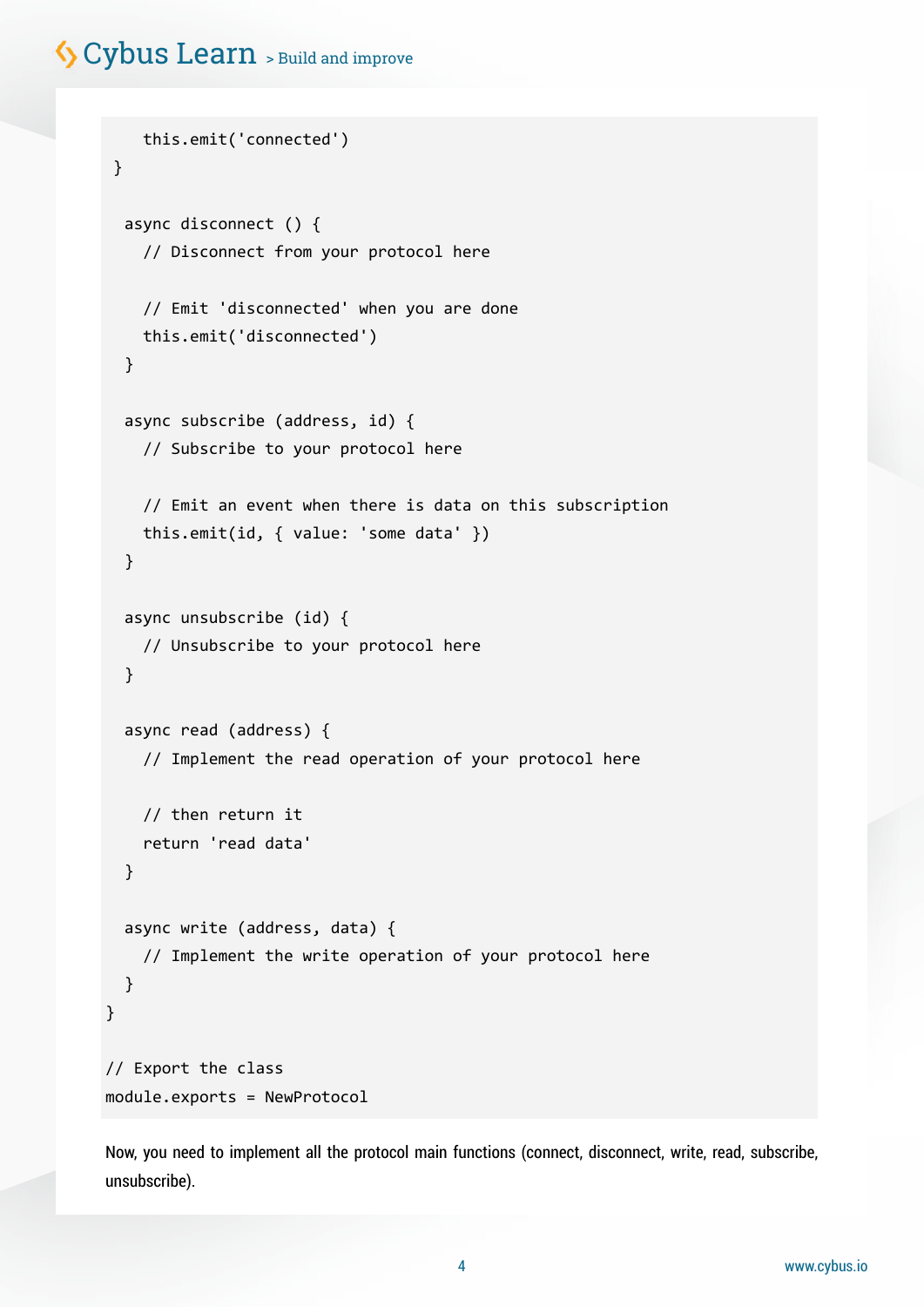Once we have our implementation ready, we need to register the class on a VRPC agent and serve it to the Connectware.

To do that, create the following file in the project root, with this content:

#### **index.js:**

```
'use strict'
const { VrpcAdapter, VrpcAgent } = require('vrpc')
const config = require('config')
// Register our new protocol class
VrpcAdapter.register(require('./src/NewProtocol'))
// Create a VRPC agent
const agent = new VrpcAgent({} domain: config.get('vrpc.domain'),
   agent: config.get('vrpc.agent'),
  username: config.get('mqtt.username'),
   password: config.get('mqtt.password'),
   broker: '${config.get('mqtt.scheme')}://${config.get(
     'mqtt.host')}:${config.get('mqtt.port')}'
})
// Serve all registered classes back to the Connectware
agent.serve()
```
## **Dockerfile**

To be able to run this project we need to package it on a docker image. So, lets create a Dockerfile in the project root with the following content:

FROM node:12.18.2-alpine@sha256:b48d5259d91e549e4941d5170870619d2e9c27de648e 6230625752481232a005

WORKDIR /app COPY . /app

RUN npm install